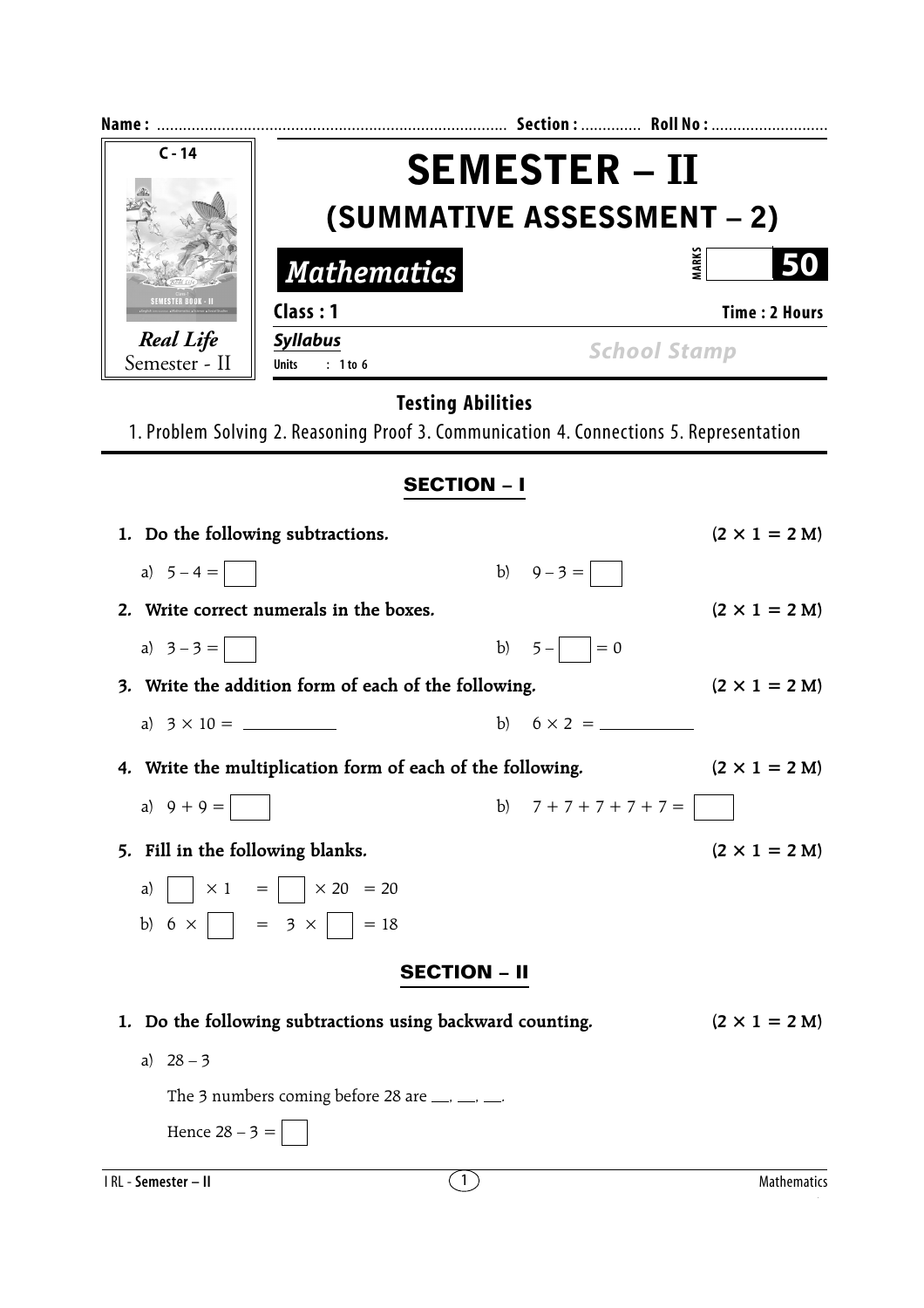2)  $63 - 9$ 

The 9 numbers coming before 63 are  $\frac{1}{2}$ ,  $\frac{1}{2}$ ,  $\frac{1}{2}$ ,  $\frac{1}{2}$ ,  $\frac{1}{2}$ ,  $\frac{1}{2}$ ,  $\frac{1}{2}$ 

Hence  $63 - 9 =$ **2. Find 49 – 23. (2 M)**

**Sol.**

**3. In a garden there are 9 mango trees and 6 banana trees. How many more are the mango trees ?**

**(2 M) Sol.**

**4. There are 85 apples and 48 mangoes in a basket. How many more are the apples ?**

**(2 M)**

**Sol.**

5. Do the following multiplications.  $(2 \times 1 = 2 M)$ a) T O b) T O 4 6 3 8  $\times$  2  $\times$  2 **SECTION – III 1.** Do the following subtractions on the number ray.  $(3 \times 2 = 6 \text{ M})$ a)  $10 - 6 =$  $\begin{array}{ccc} \mathbf{A} & \mathbf{B} & \mathbf{B} & \mathbf{B} & \mathbf{B} & \mathbf{B} & \mathbf{B} & \mathbf{B} & \mathbf{B} & \mathbf{B} & \mathbf{B} & \mathbf{B} & \mathbf{B} & \mathbf{B} & \mathbf{B} & \mathbf{B} & \mathbf{B} & \mathbf{B} & \mathbf{B} & \mathbf{B} & \mathbf{B} & \mathbf{B} & \mathbf{B} & \mathbf{B} & \mathbf{B} & \mathbf{B} & \mathbf{B} & \mathbf{B} & \mathbf{B} & \mathbf{B} & \mathbf$ 0 1 2 3 4 5 6 7 8 9 10 A  $\stackrel{\text{A}}{\bullet}$   $\stackrel{\bullet}{\bullet}$   $\stackrel{\bullet}{\bullet}$   $\stackrel{\bullet}{\bullet}$   $\stackrel{\bullet}{\bullet}$   $\stackrel{\bullet}{\bullet}$   $\stackrel{\bullet}{\bullet}$   $\stackrel{\bullet}{\bullet}$   $\stackrel{\bullet}{\bullet}$   $\stackrel{\bullet}{\bullet}$   $\stackrel{\bullet}{\bullet}$   $\stackrel{\bullet}{\bullet}$ A

b)

0 1 2 3 4 5 6 7 8 9 10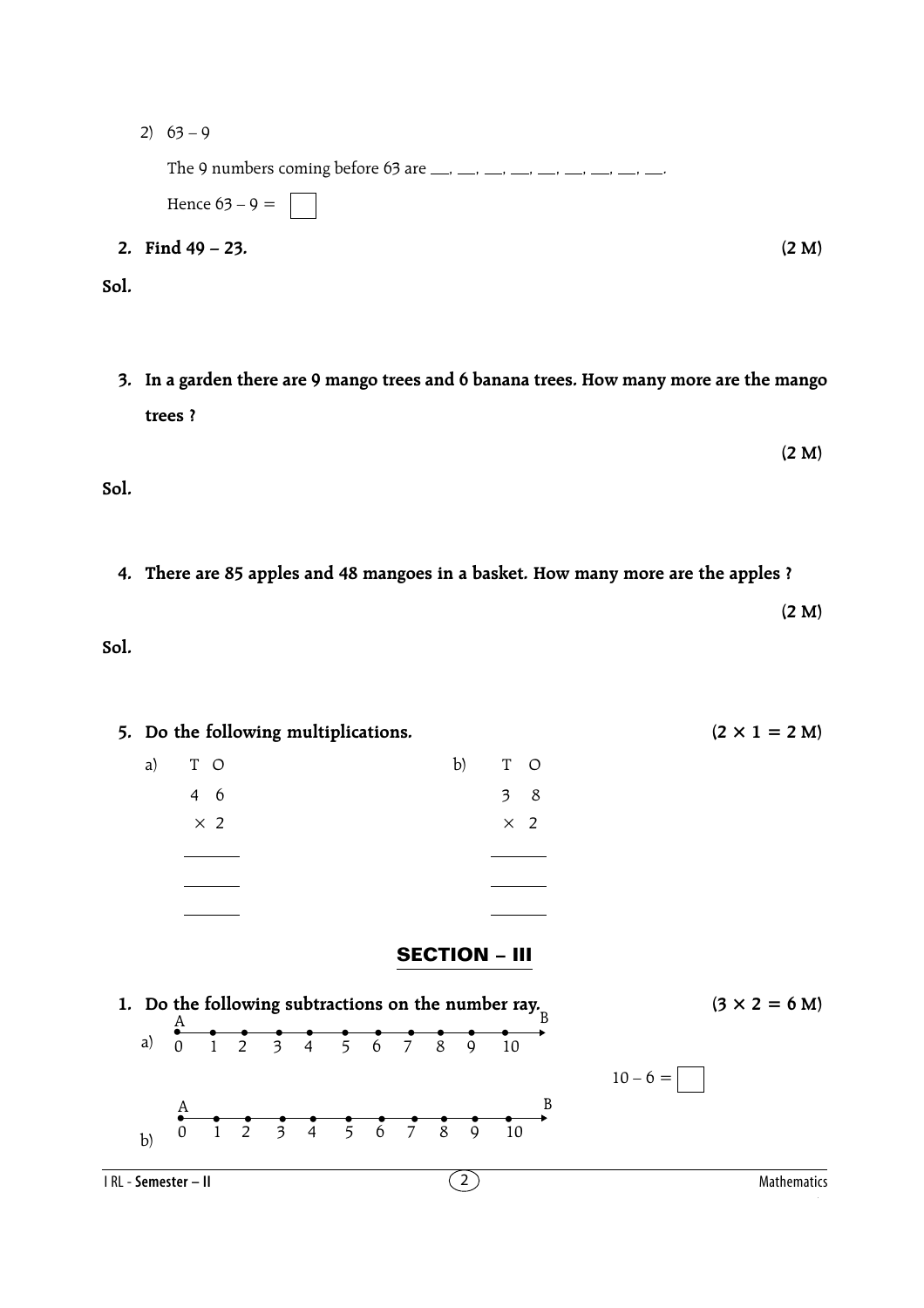



## **1. Write numbers 1 to 5 in the increasing order according to the sizes of the lowing.**



**3. There are 30 students in a class. If 5 can sit on each bench, how many benches are required ? (2 M)**

**Sol.**